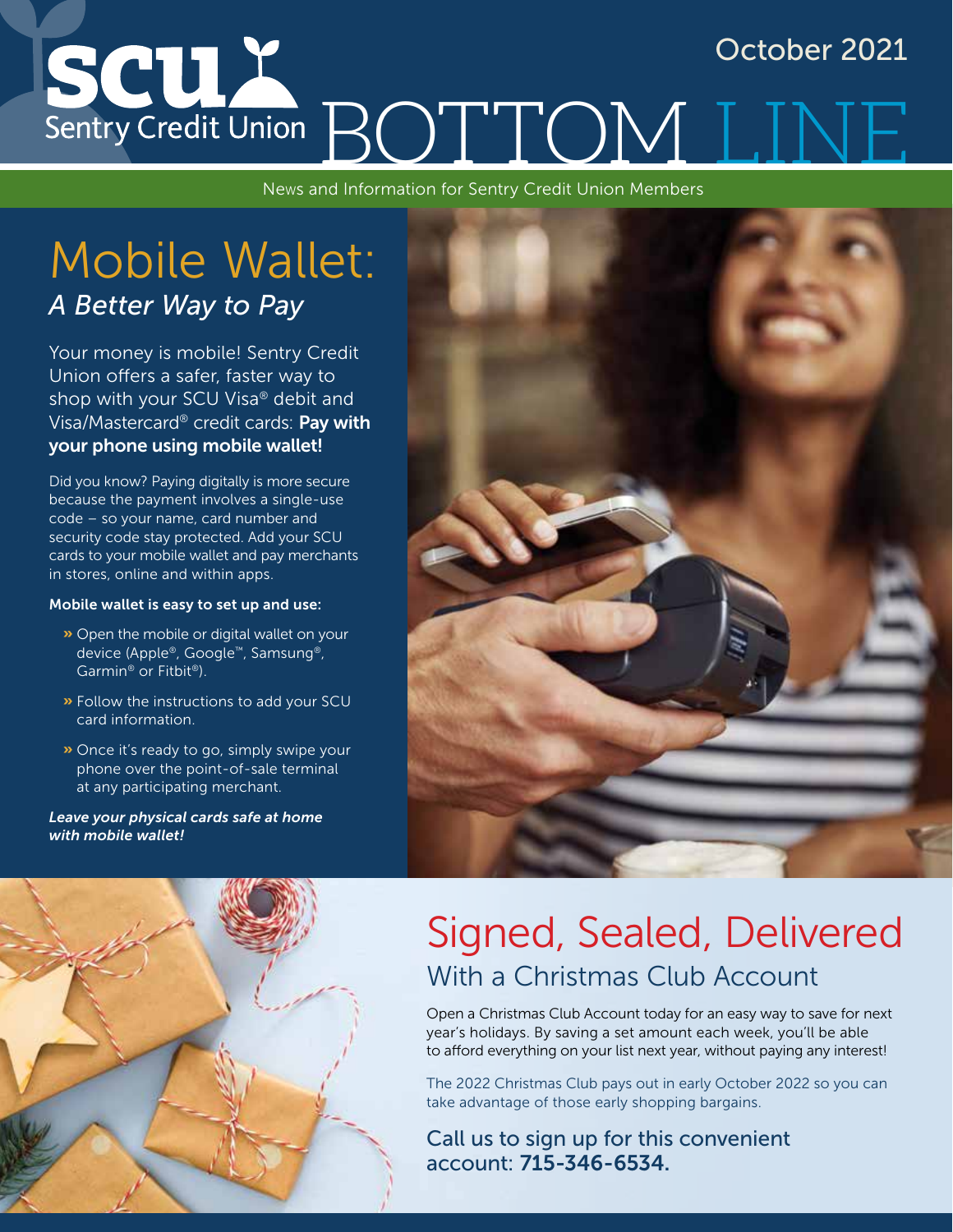# Simple and Secure Account to Account (A2A) Services at Sentry Credit Union

At Sentry Credit Union, we make banking fast, convenient and safe for our members. With A2A transfers at Sentry, transferring money to and from your accounts at other financial institutions has never been easier. Don't waste your time driving between financial institutions to make deposits. Utilize A2A services to securely transfer funds electronically, at no cost.

Want to learn more about these and all our digital services? *Check out our Online/Mobile Users Guide below:*

SCU Online Banking Guide: https://mcompany.cld.bz/Sentry-Credit-Union-Your-Online-Banking-Guide1

SCU Mobile Banking Guide: https://mcompany.cld.bz/Sentry-Credit-Union-Your-Online-Banking-Guide

#### What you need to know about A2A transfers:

- **»** Transfer to and from your SCU checking and savings accounts
- » Transfer up to \$5,000 per day
- » Allow 2-3 business days for completion of transaction when transferring out
- » Allow 3-4 business days for completion of transaction when transferring in
- » Provided at no cost for members
- » Can't get lost in the mail

Call a member representative to learn more! 715-346-6534

# There's No Such Thing as Free Rewards

How much does your rewards credit card cost you? Switch to a Sentry Credit Union credit card and save!

You know what they say – if it seems too good to be true, it usually is. All those rewards credit cards that promise easy, great rewards just for using your card sound great, but what does it really cost you? *Let's do the math...*



| <b>Card Type</b>       | <b>Balance</b> | <b>Interest Rate</b> | <b>Minimum</b><br><b>Monthly Payment</b> | <b>Months Until Payoff</b> | <b>Total Interest Paid</b> |
|------------------------|----------------|----------------------|------------------------------------------|----------------------------|----------------------------|
| <b>Rewards Card</b>    | \$5,000        | $18\%$ APR*          | 2% of balance                            | 415 months                 | \$12,861.72                |
| <b>SCU Credit Card</b> | \$5,000        | 8.90% APR*           | 4% of balance                            | 98 months                  | \$1.104.81                 |

With an SCU credit card, you would pay off your balance 26 years sooner and save \$11,756.91. How's that for a reward?

Get a great, low rate and keep more of your money in your pocket. Choose a Sentry Credit Union Visa or Mastercard credit card for a real deal.

Call 715-346-6534 to apply for a Sentry Credit Union card or transfer a balance to a Sentry Credit Union card – no balance transfer fee.

*Transfer your balance today for no fee!*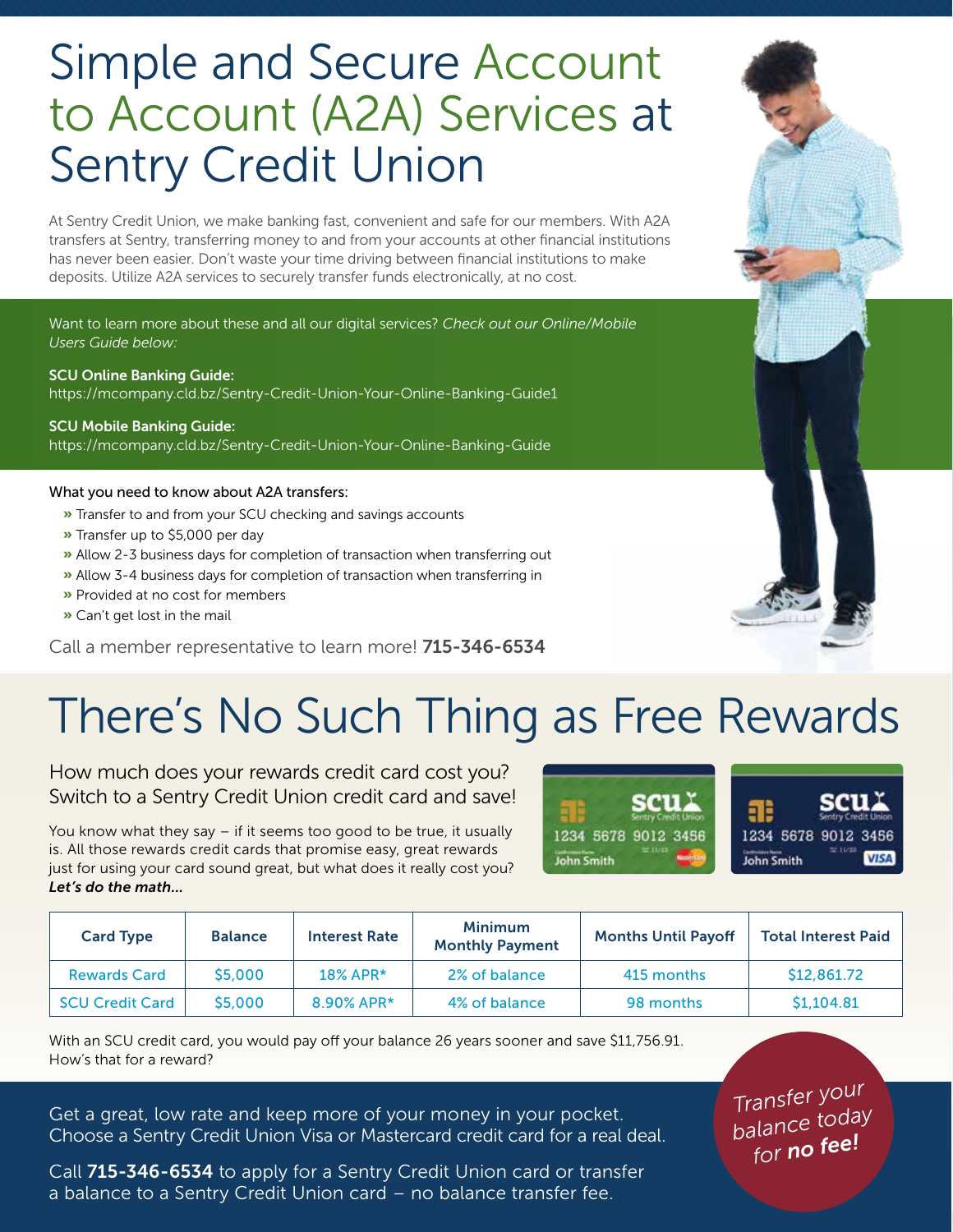### Indexed (Variable) Loan Rate Changes

Effective October 1, 2021

#### Loan Type: Share Secured Loans Variable Rate APR:\*

Index for Variable Rate Share Secured: The \*Annual Percentage Rate (APR) for 2.00%

new and existing balances is the 13-week average of the 13-Week T-bill (Index), rounded to the next higher 0.25%, plus a margin of 1.75%. We will use the most recent Index value available to us as of each calendar quarter prior to any APR adjustment. The Index for the period ending September 2021 was 0.25%. The APR will change quarterly on the first day of January, April, July and October to reflect any change in the Index. The APR will never be greater than 18.00% or the maximum rate allowed by law, whichever is less. Any increase in the APR will result in more payments of the same amount until what you owe has been repaid. Refer to Loanliner for complete details. Example: \$3,000 at 2.00% variable rate = 36 monthly payments of \$85.93.

# Reminder: Call Ahead for Appointments

For the continued protection of our members, staff and community, our lobby remains open by appointment only.

Many of our services can be done using online banking and our mobile app, but if you need inperson assistance, please call us at 715-346-6534 to schedule an appointment.

Before arriving for your appointment, please observe the following guidelines:

- Self-assess your health before visiting.
- $\supset$  If you have virus symptoms, please do not come in.
- $\bullet$  A face mask is required at all times inside Sentry buildings, including Sentry Credit Union and surrounding areas.

Please visit www.sentrycu.org for up-to-date information on the status of our office.

### Save the Date for Our Annual Meeting!

Sentry Credit Union Members are invited to virtually attend the 86th Annual Sentry Credit Union Membership Meeting on Monday, November 15, 2021.

Who: All Sentry Credit Union Members What: 86th Annual SCU Membership Meeting When: Monday, November 15, 2021, at 4:30 PM Where: Virtual – watch our website for details

Agenda: 2020 Credit Union Review and Board of Director Elections

To RSVP: Visit www.surveymonkey.com/r/ZP5PGPC

We hope you will take the opportunity to attend. At the meeting, you will learn about the state of your Credit Union and have the opportunity to vote for Directors of the Board who have terms expiring.

Tim Barthel SCU President